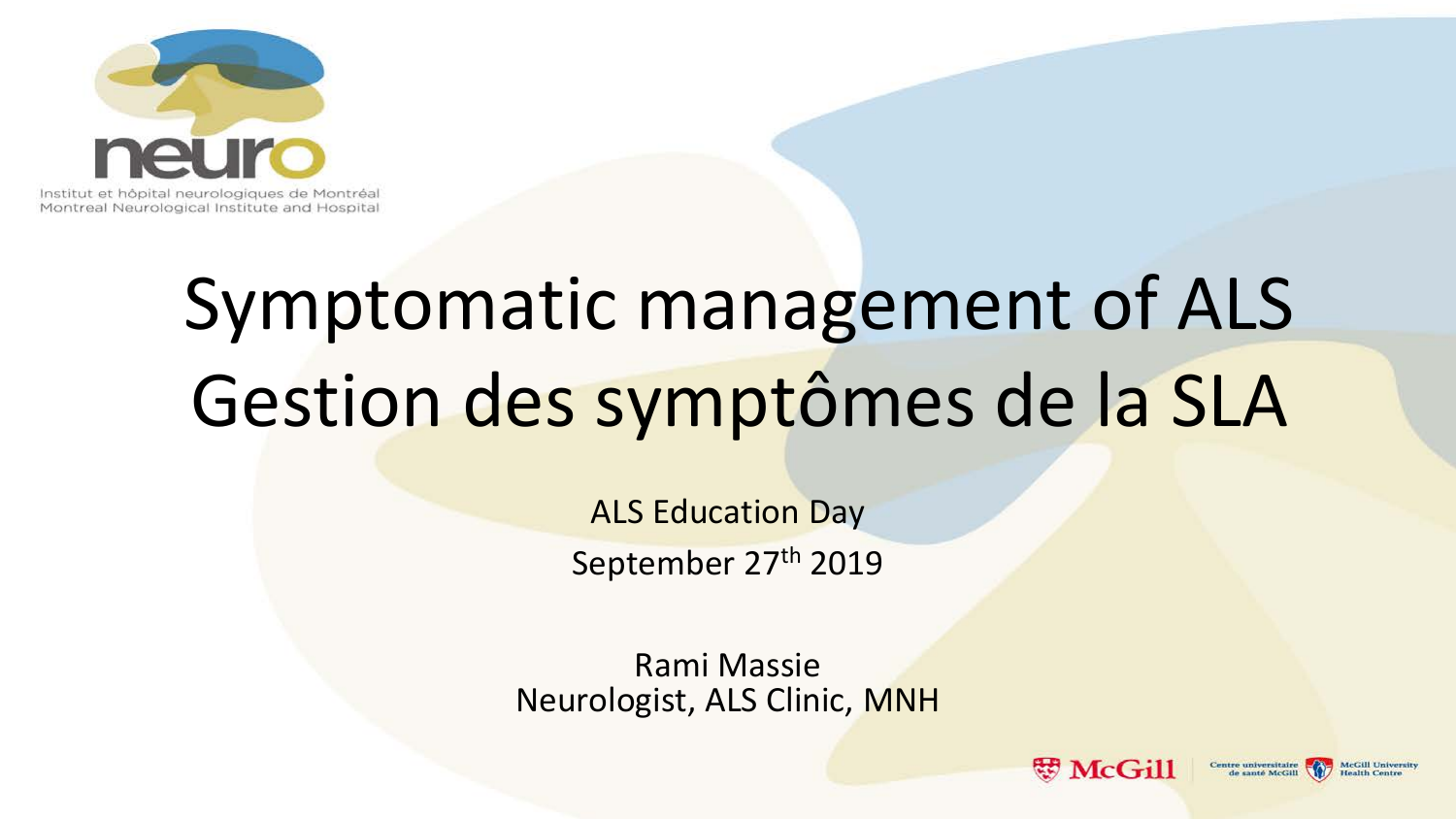

# Conflict of interest

Institut et hôpital neurologiques de Montréal Montreal Neurological Institute and Hospital

#### **Receiving honorarium from Mitsubishi** Pharma as organizer and lecturer today

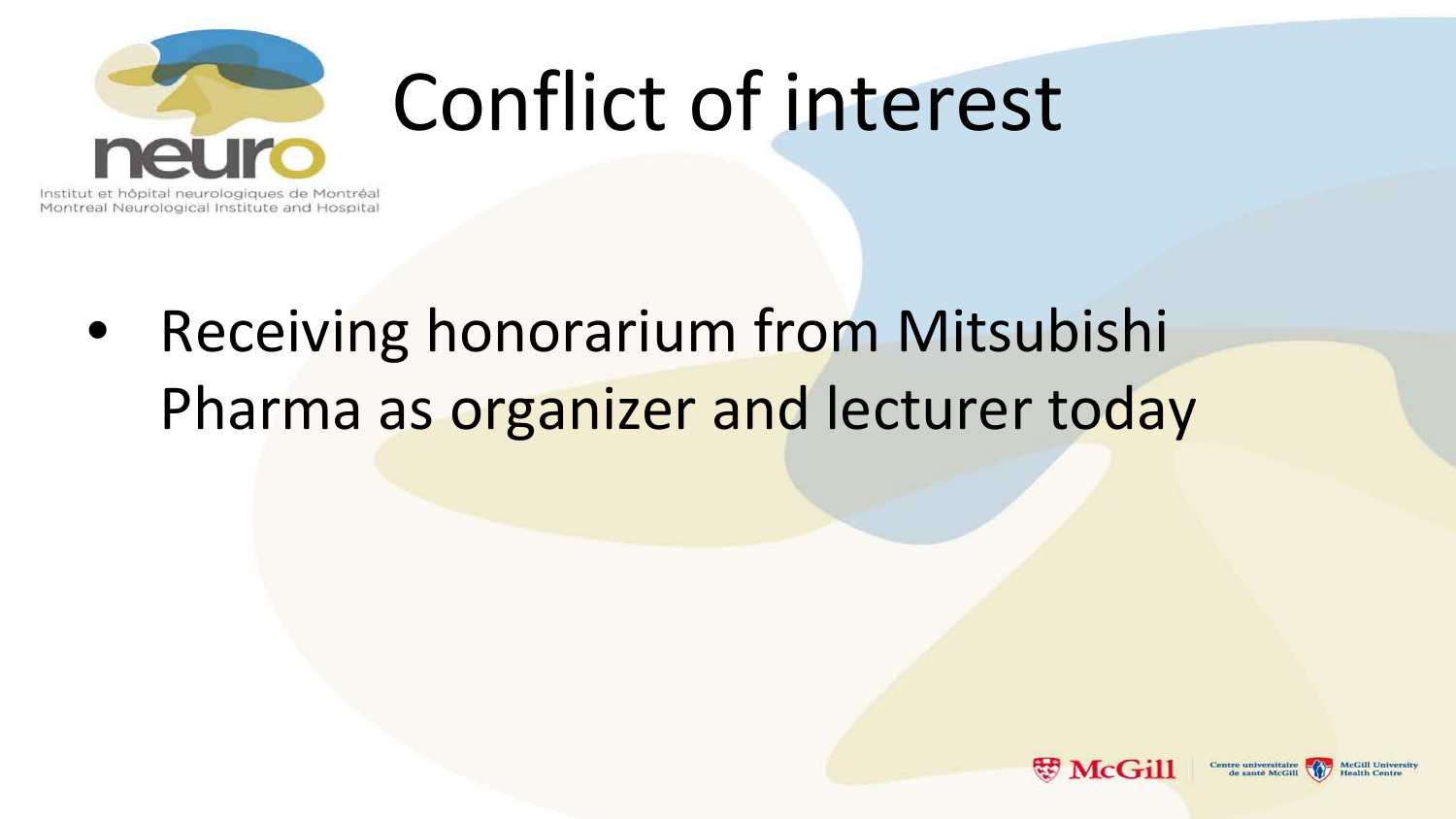# **Outline**

- Multidisciplinary clinics
- ALS Symptom Management
	- Cramps Fasciculations
	- **Spasticity**
	- **Secretions**
	- Pseudobulbar affect
	- Mobility and speech assistive devices
	- *Other:*
		- *Pain – Constipation – Depression – Fatigue*
- Nutritional care and dysphagia
- *Cognitive dysfunction*
- *Respiratory care*
	- *Palliative care*

**Conclusion** 



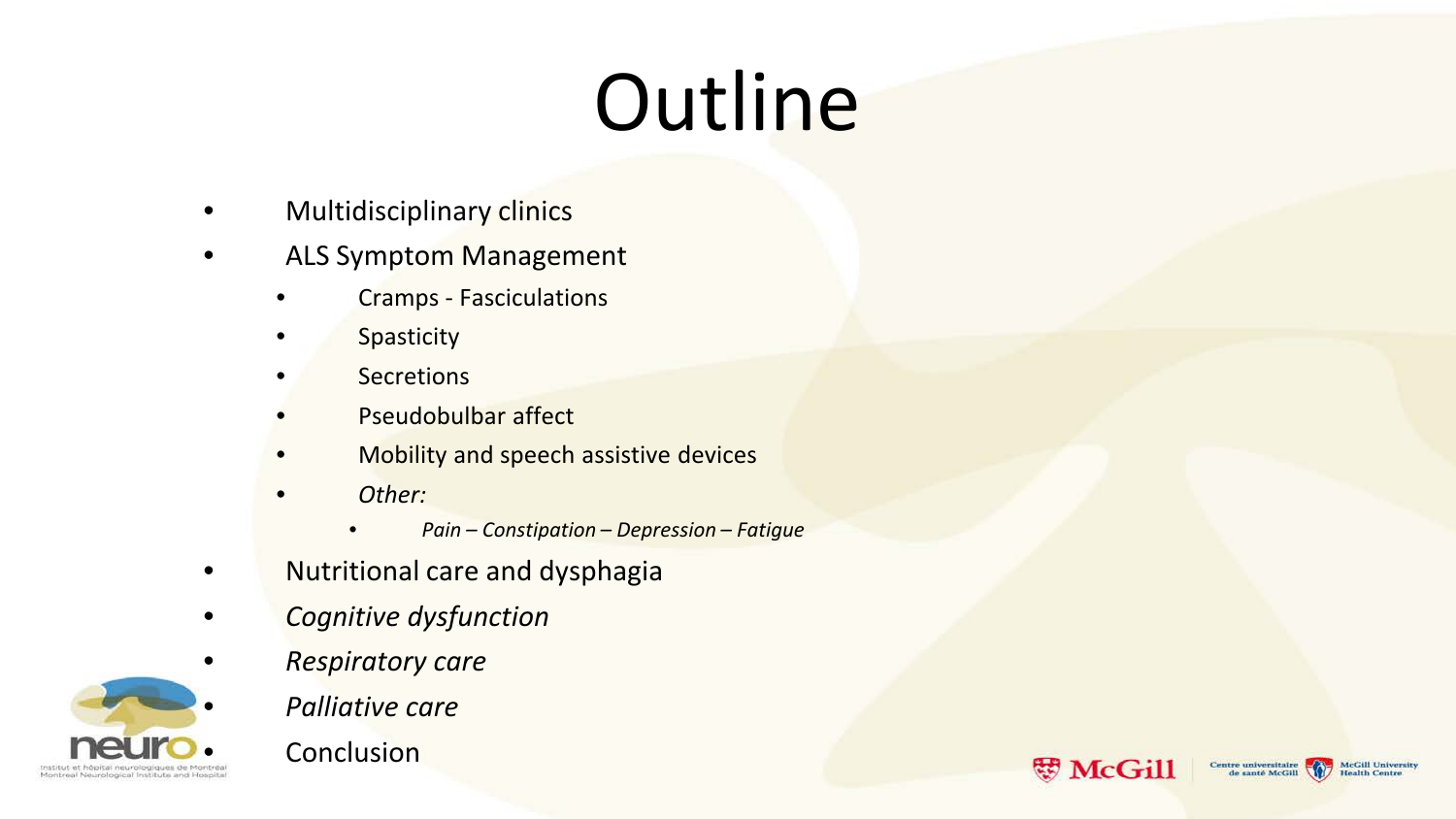#### MNI ALS Team





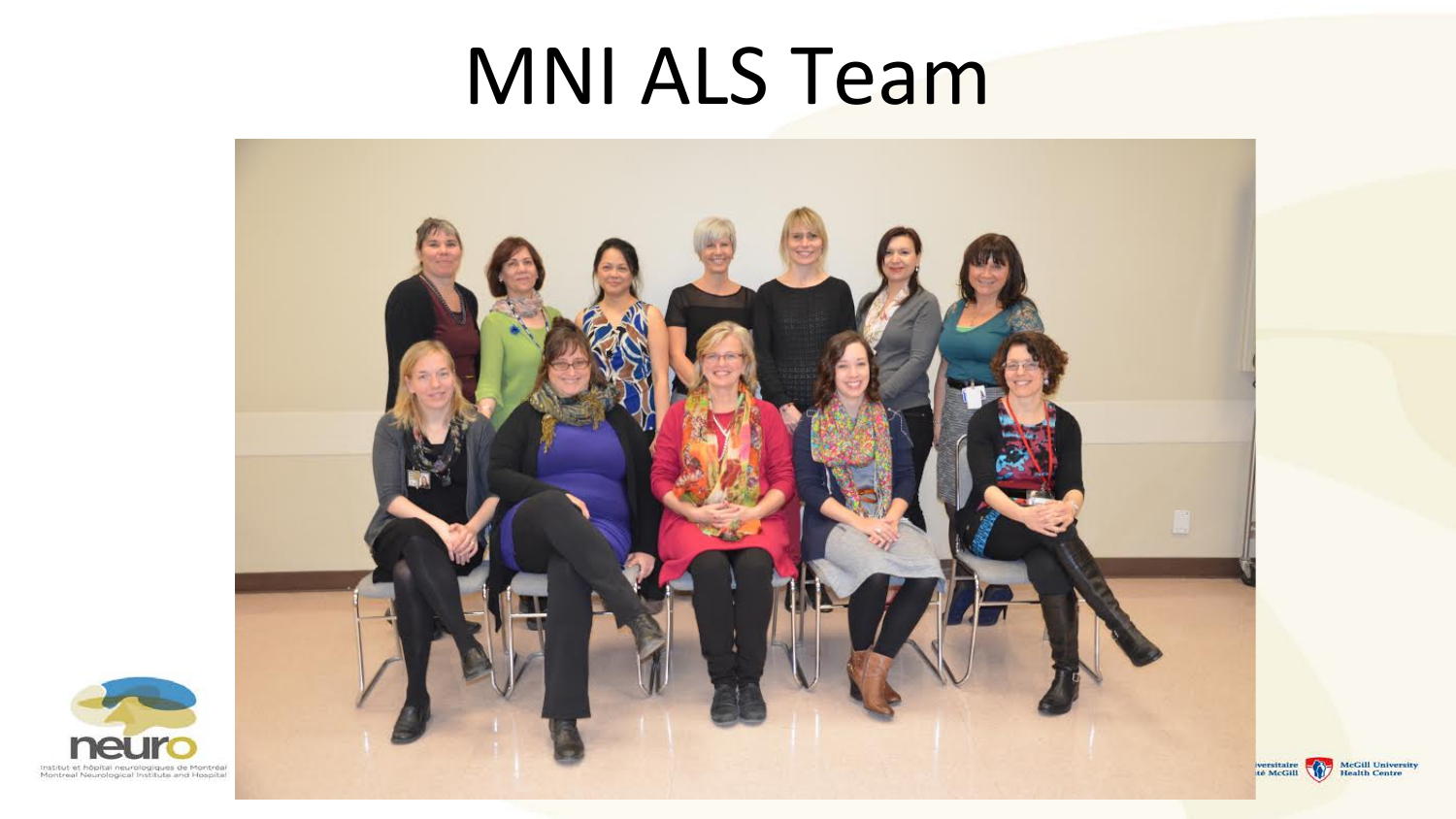### MNI ALS Team 2019

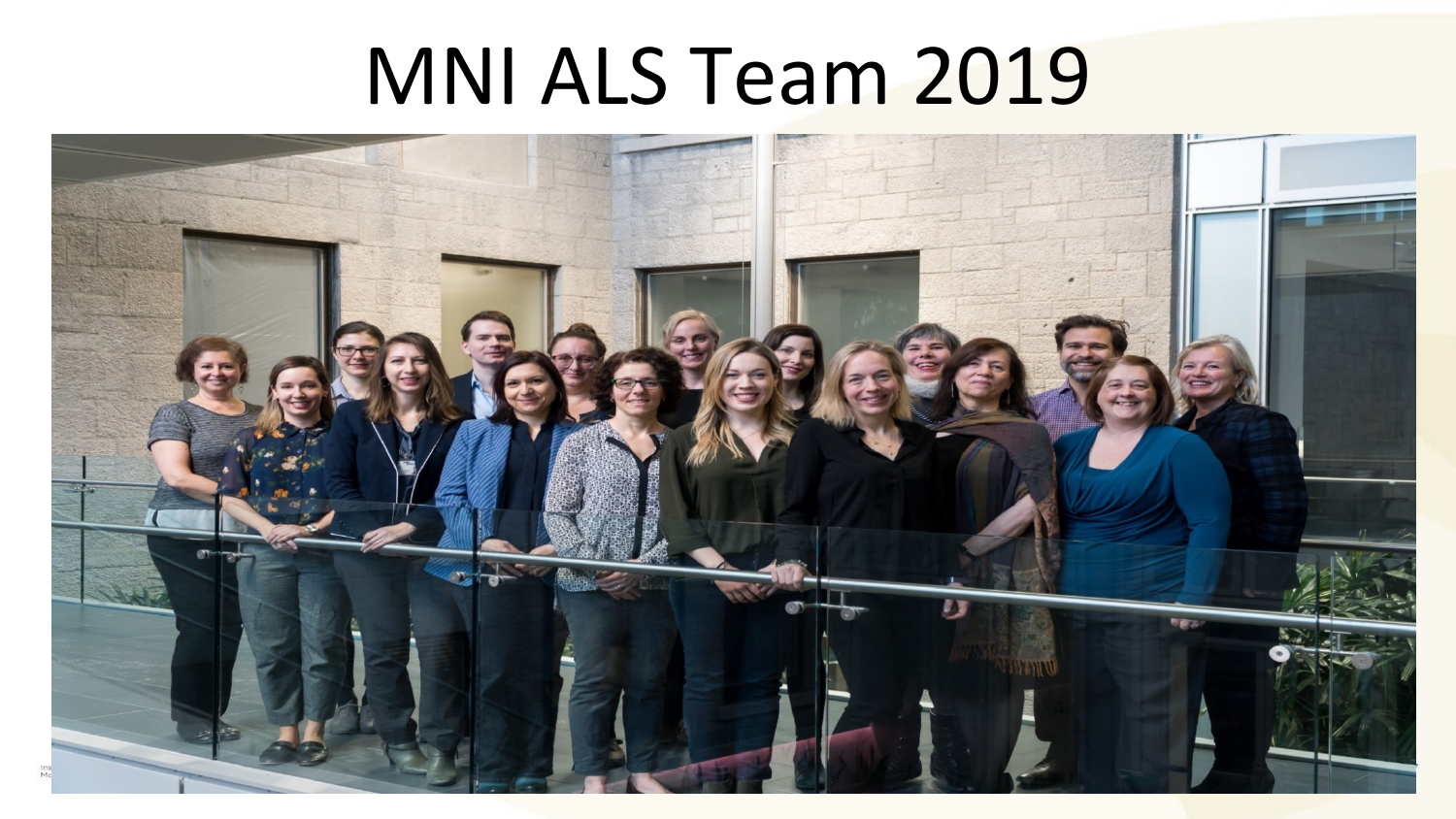# Multidisciplinary Clinics

- Improved QOL
- Improved survival in most studies
	- Independent of the use of Riluzole NIV Gastrostomy

**McGill** 

entre universitaire

- Reduction in hospitalisations
- Longer travel time (less convenient)
- Very long tiring days

**Depressing** 

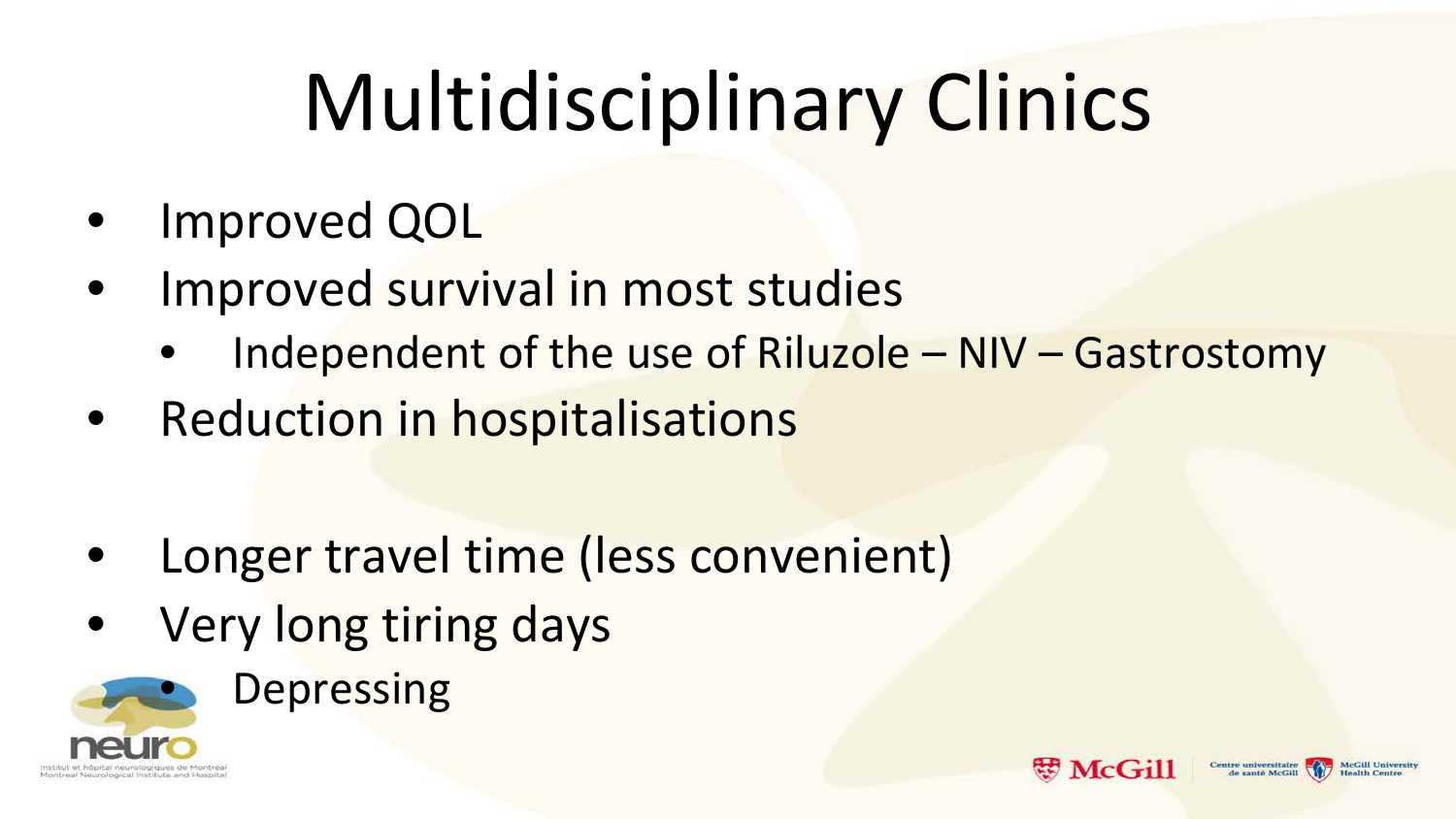#### Symptom

#### management

Supportive and symptomatic management of amyotrophic lateral sclerosis Esther V. Hobson and Christopher J. McDermott. Nature Neurology Reviews, volume 12, September 2016, 526-538.

A survey of clinicians' practice in the symptomatic treatment of ALS. Dallas A Forshew and Mark B Bromberg. ALS and other motor neuron disorders 2003 4, 258–263



|  | <b>Problem</b>                                        | Pharmacological<br>treatments                                            | <b>Grade</b> of<br>recommendation | Nonpharmacological<br>strategies         | Grade of<br>recommendation |
|--|-------------------------------------------------------|--------------------------------------------------------------------------|-----------------------------------|------------------------------------------|----------------------------|
|  | Cramps                                                | Quinine <sup>20,22</sup>                                                 | Grade B                           | Physical therapy/<br>exercise            | Grade D                    |
|  |                                                       | Levetiracetam <sup>23</sup>                                              | Grade C                           |                                          |                            |
|  |                                                       | Mexiletine <sup>24</sup>                                                 | Grade B                           |                                          |                            |
|  | Spasticity                                            | Baclofen, tizanidine or<br>dentrolene                                    | Grade D                           | Prescribed exercise <sup>27</sup>        | Grade B                    |
|  |                                                       | <b>Benzodiazepines</b>                                                   | Grade D                           | Hydrotherapy                             | Grade D                    |
|  |                                                       | Intrathecal baclofen <sup>28-30</sup>                                    | Grade C                           | Cryotherapy                              | Grade D                    |
|  | Pain                                                  | WHO Analgesio Ladder                                                     | Grade D                           | NA.                                      | <b>NA</b>                  |
|  |                                                       | Opioids                                                                  | Grade C                           |                                          |                            |
|  | Emotional lability                                    | SSRI- <sup>44</sup>                                                      | Grade C                           | NA.                                      | NA.                        |
|  |                                                       | Dextromethorphan-<br>quinidine combination<br>treatment <sup>46,47</sup> | Grade A                           |                                          |                            |
|  |                                                       | Amitriptyline <sup>49</sup>                                              | Grade C                           |                                          |                            |
|  | Depression                                            | <b>SSRI-</b>                                                             | Grade D                           | Psychological therapy/<br>counselling    | Grade D                    |
|  | Anxiety                                               | Benzodiazepines                                                          | Grade D                           | Psychological therapy/<br>counselling    | Grade D                    |
|  | Fatigue                                               | Modefini <sup>[53</sup>                                                  | Grade B                           | <b>NA</b>                                | <b>NA</b>                  |
|  | Respiratory failure                                   | <b>NA</b>                                                                | <b>NA</b>                         | Noninvasive<br>ventilation <sup>79</sup> | Grade A                    |
|  |                                                       |                                                                          |                                   | Cough augmentation                       | Grade D                    |
|  | <b>Expessive</b><br>respiratory<br>secretions (thick) | Carbocysteine                                                            | Grade D                           | Cough augmentation                       | Grade D                    |
|  |                                                       | Nebulised saline                                                         | Grade D                           | Humidification of NIV                    | Grade D                    |
|  |                                                       |                                                                          |                                   | <b>Suction</b>                           | Grade D                    |
|  |                                                       |                                                                          |                                   | Reduction in dairy<br>product intake     | <b>None</b>                |
|  |                                                       |                                                                          |                                   | Pineapple juice                          | <b>None</b>                |
|  | <b>Excessive oral</b><br>secretions (thin)            | Hyoscine patches                                                         | Grade D                           | Radiotherapy <sup>97,98</sup>            | Grade C                    |
|  |                                                       | Amitriptyline                                                            | Grade D                           | <b>Suction</b>                           | Grade D                    |
|  |                                                       | Atropine drops                                                           | Grade D                           |                                          |                            |
|  |                                                       | Glycopyrrolate                                                           | Grade D                           |                                          |                            |
|  |                                                       | Botulinum toxin <sup>92-94</sup>                                         | Grade B                           |                                          |                            |
|  | Dry mouth                                             | Artificial saliva sprays or<br>salivation-stimulating<br>teblets         | None                              | Humidification of NIV                    | Grade D                    |

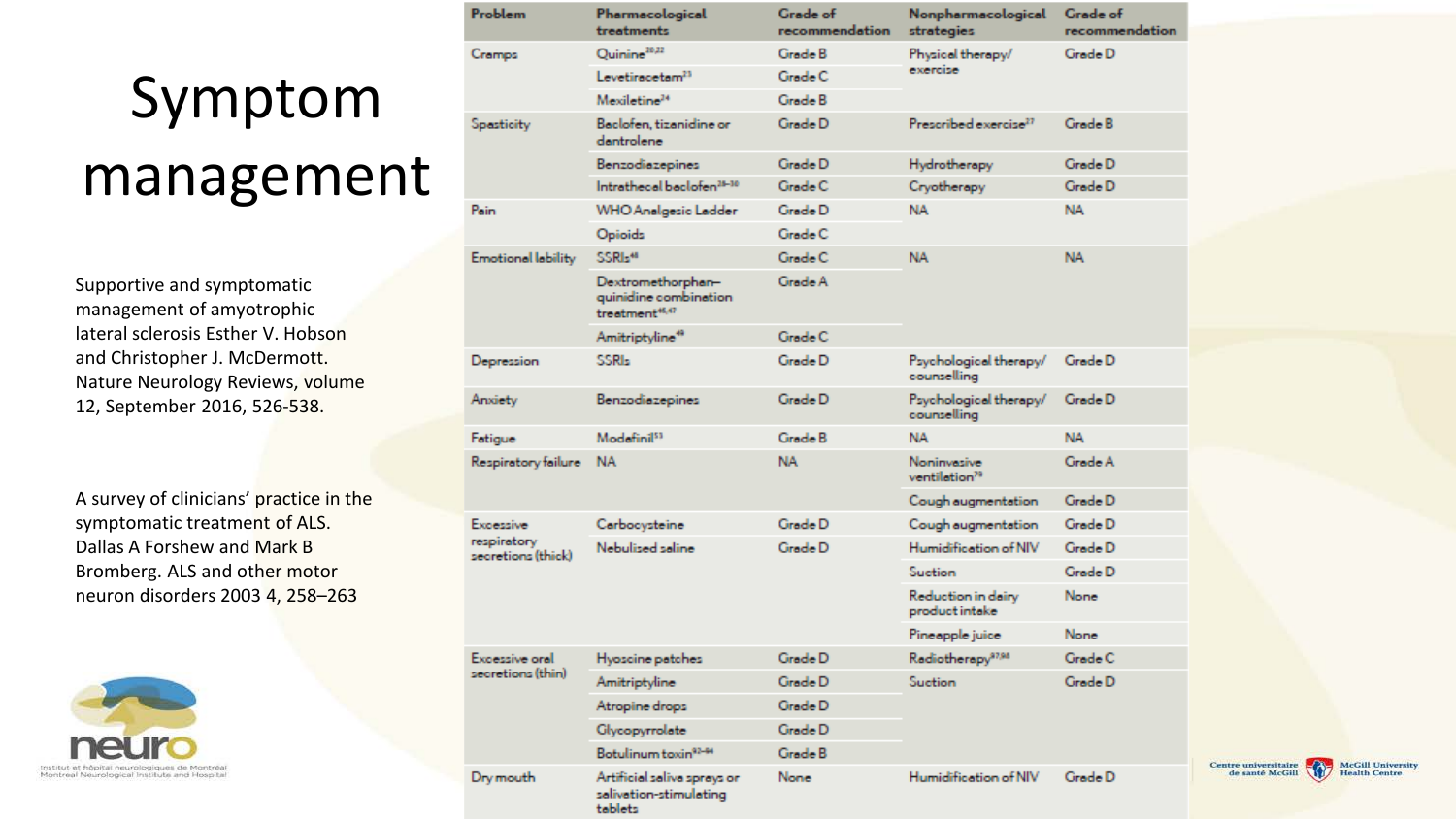# Cramps / fasciculations

- **Quinine** 
	- Black box warning Katzberg et al AAN guidelines
	- Dose-dependent side-effects...
- Mexiletene
	- RCT evidence of efficacy not best tolerance
- **Others** 
	- Baclofen Gabapentin/Pregabalin Mg Tonic
		- water Cyclobenzaprine





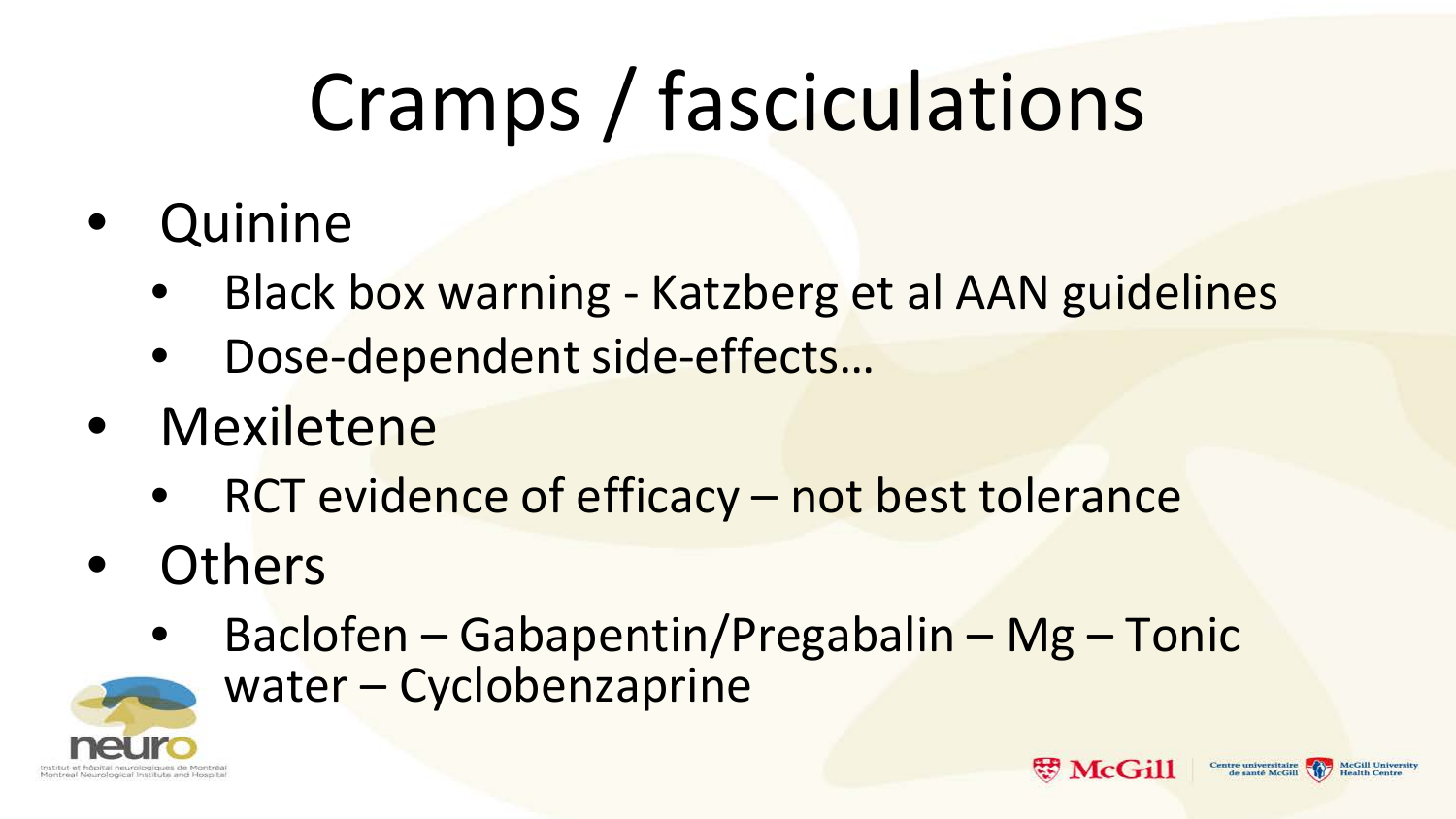# **Spasticity**

- Physiotherapy exercises stretching
- Baclofen
- **Tizanidine**





**W** McGill

Centre universitaire

de santé McGil

McCill University

**Health Centi** 

- Marijuana
- Dantrolene





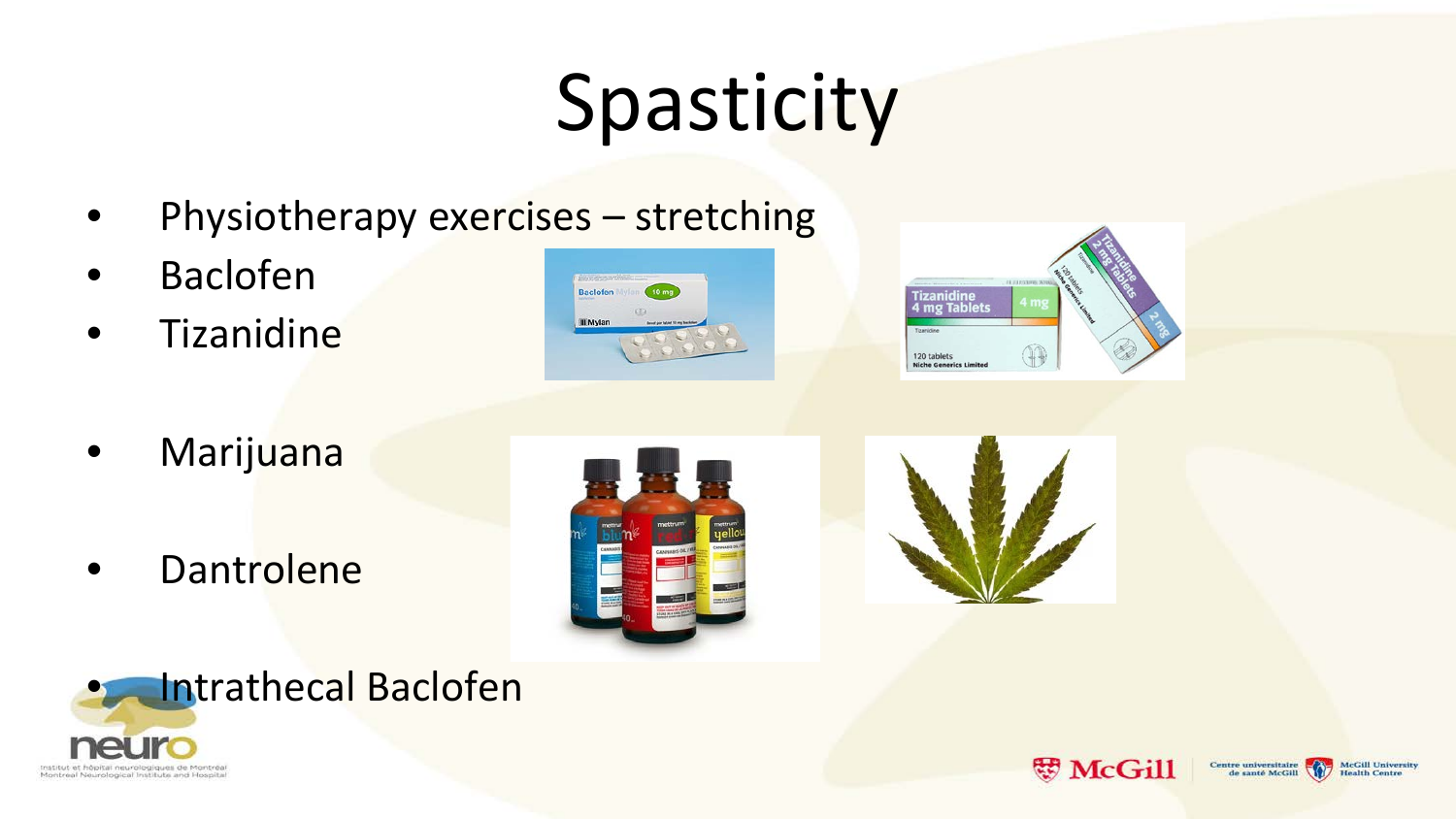# Secretions - Saliva

∉ಕ

**McGill** 

entre universitaire

- Anticholinergic medications
	- Local: Atropine drops
	- Systemic patch: Scopolamine patch
	- Oral: Amitriptyline Glycopyrrolate
- **Botulinium Toxin Injection** 
	- Only proven treatment by RCT
	- Small risk of increased dysphagia
- Marijuana
- Radiotherapy

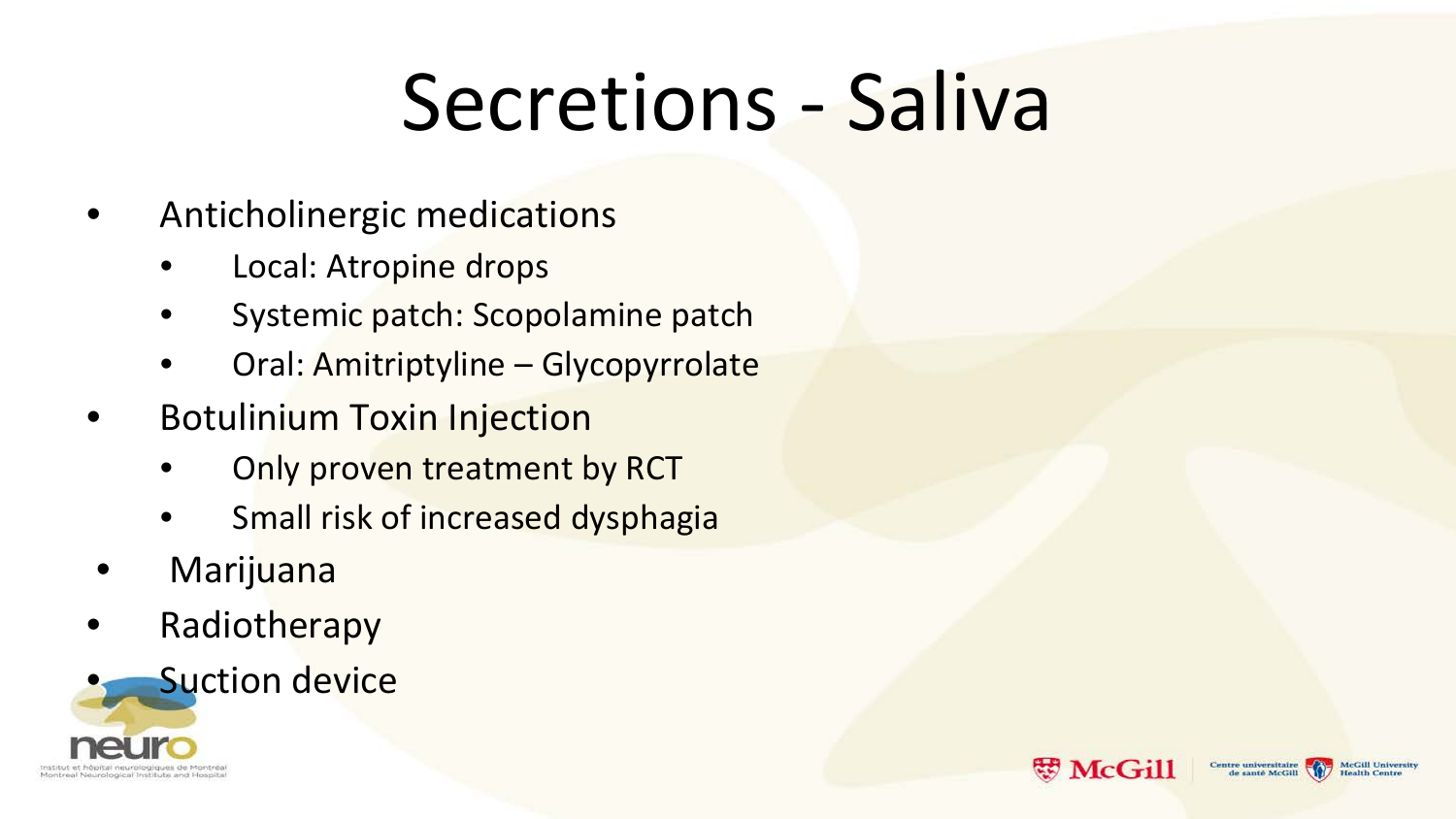# Secretions - Thick

- Mucolytic agents
	- Carbocysteine N/A in Canada or US
	- **AcetylCysteine**
- Respiratory techniques
	- Breath-stacking exercies
	- Cough Assist device (mechanical insufflation/exsufflation devices)
	- NIV (BiPap)
	- Increasing bipap humidity Nebulised Saline
- Expectorant = Guaifenesin





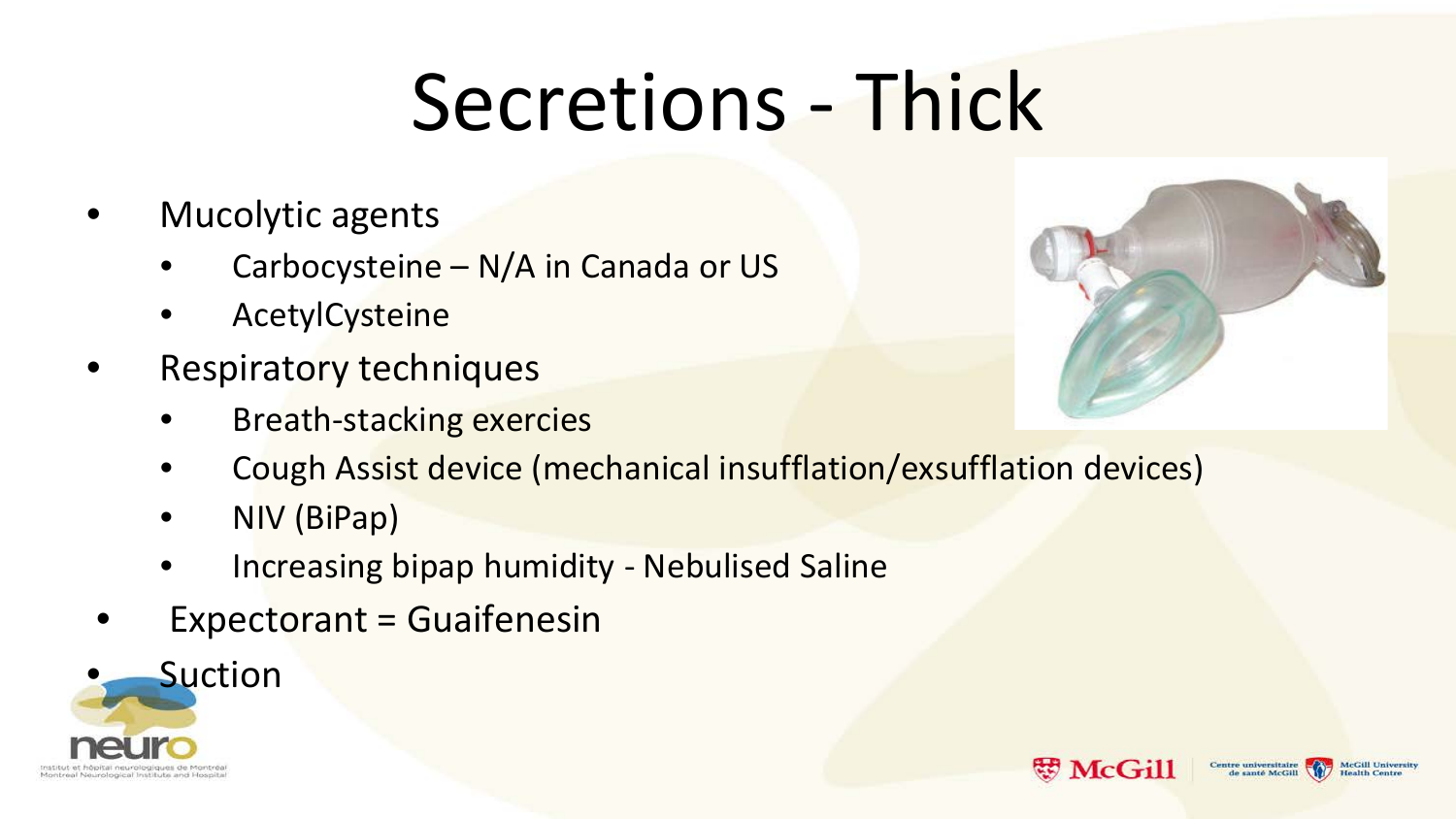Pseudobulbar affect Emotional lability

- Antidepressant medications
	- TCA's: Amitriptyline
	- SSRI's: Citalopram, Escitalopram, etc…
- Dextrometharphan Quinidine (Nudexta)



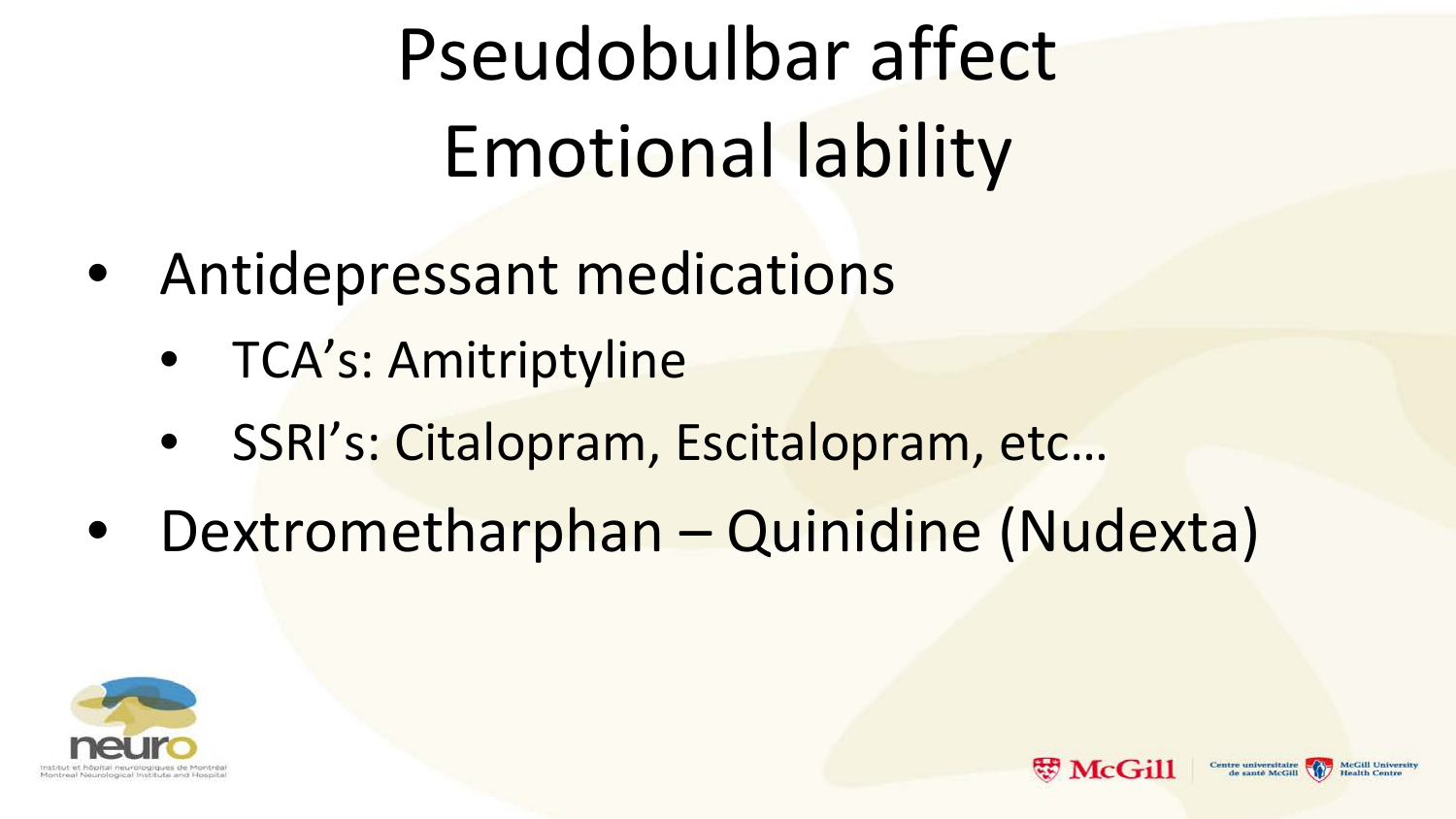## Assistive devices

#### **Mobility**

- AFO and Wrist splints
- Cane Walker Déambulateur
- **Wheelchairs**
- Neck collars Thoracic/Abdominal Corset
- Hospital Bed Cushions (Ulcer prevention)
- Home adaptation (Toilet access  $-$  single floor  $-$  ...)
- Speech
	- Writing boards
	- Text-to-speech Apps (via tablet) Voice banking
	- Eye-gaze software
		- Brain-Computer interfaces



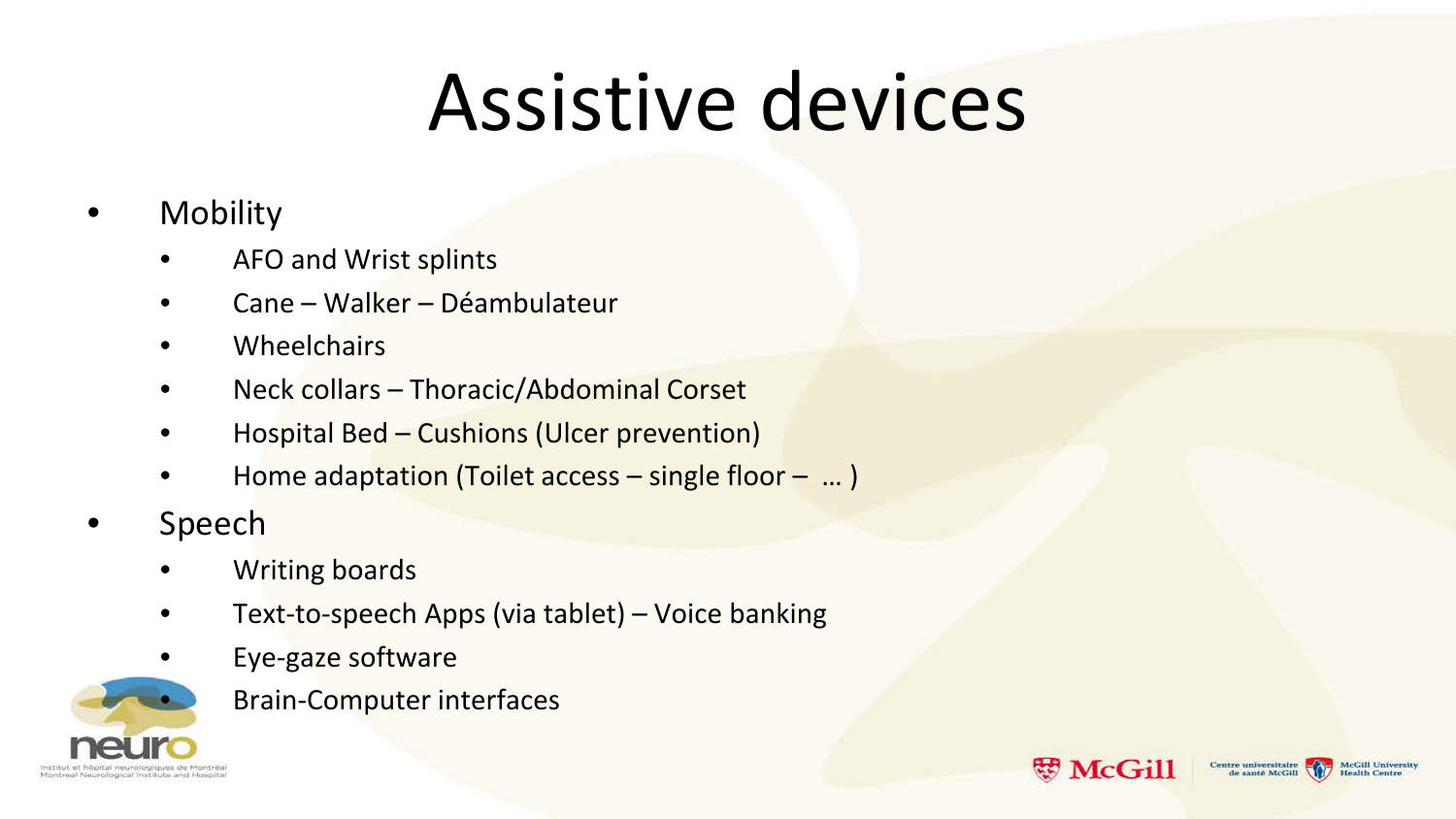# Nutrition and dysphagia

- Weight loss
	- Decreased intake: dysphagia poor appetite limb weakness
	- Increased loss: Increased Energy needed Muscle wasting
	- Poor prognostic factor
	- High-Calorie diet may improve survival
- Regular assessments and counseling
	- Swallowing Techniques to prevent aspiration/choking
	- Nutritional Change of texture, hypercaloric nutrition





Hypercaloric enteral nutrition in patients with amyotrophic lateral sclerosis: a randomised, double-blind, placebo-controlled phase 2 trial Lancet 2014 Jun 14;383(9934):2065-2072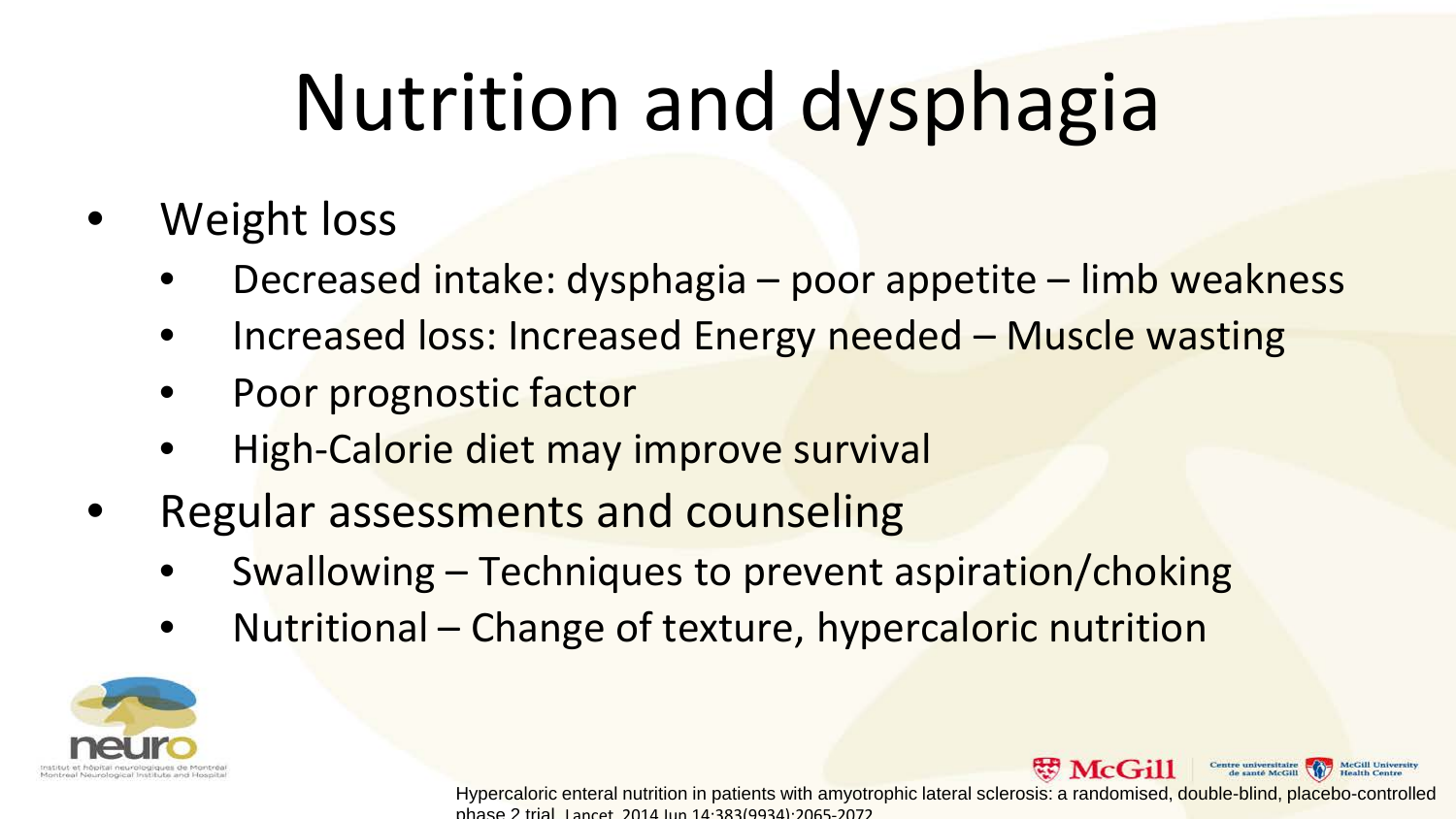### Gastrostomy

- 2 Main techniques in Canada
	- Radiological guidance versus Endoscopic
- Advantages
	- Weight-stabilisation if < 10% weight loss
		- **Earlier insertion**
	- Possible improved survival
		- Bulbar-onset patients with dysphagia
	- Possible improved quality-of-life
		- Decreased anxiety/fatigue with meals
		- Increased care-giver burden

Futile in frail/end-of-life patients







ProGas. Lancet Neurology 14, 702. (2015)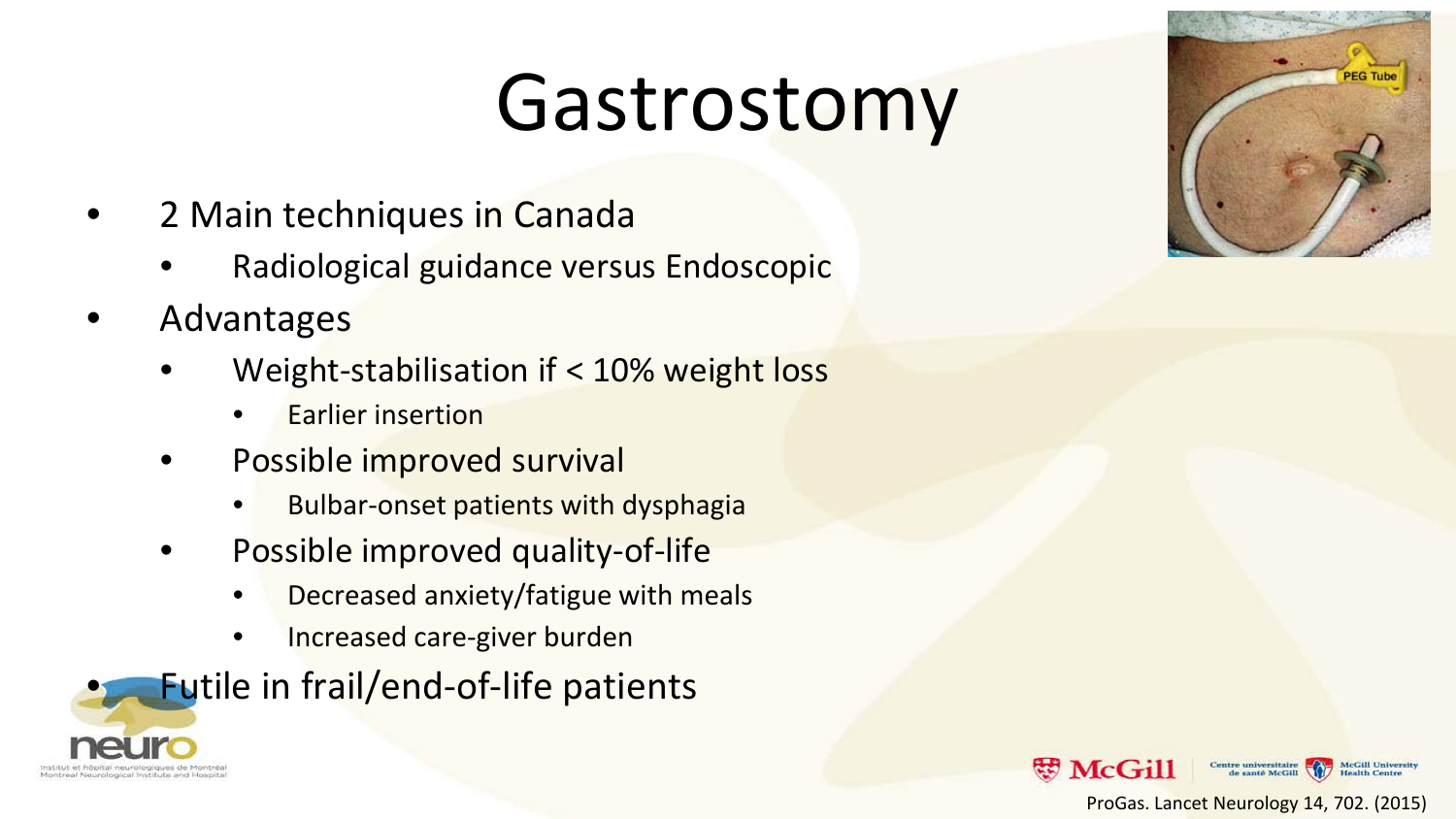# Respiratory care

- Regular monitoring of respiratory function recommended
	- History Measurements
- Regular immunizations
- Non-invasive Ventilation (BiPap)
	- 1st treatment to improve
		- Survival: 7-13 months 19 months if bulbar-onset AND
		- QOL even if late in disease
- Can be challenging
	- Patient perseverence
	- Professional support
	- Parallel treatment of dry mouth claustrophobia
	- Role of opioids to alleviate dyspnea

Bourke et al. Effects of NIV on on survival and QOL in patients with ALS: a RCT. Lancet Neurol 5, 140-147 (2006). WHOGILL Identifying who will benefit from NIV in ALS in a clinical cohort. Berlowitz DJ, et al. J Neurol Neurosurg Psychiatry 2016;87:280–286. entre universitaire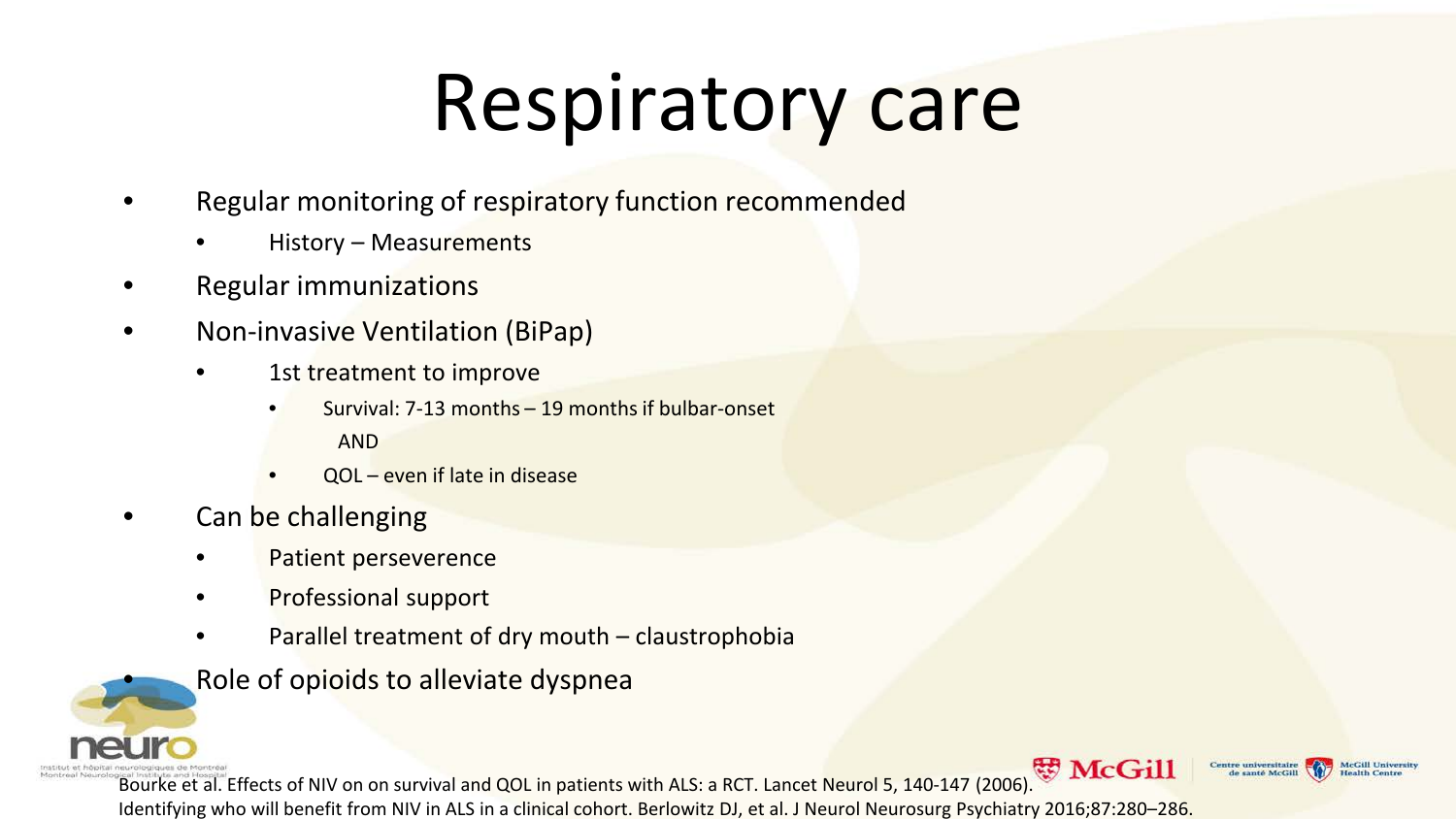# Palliative care

- Early and continuous involvement recommended
- Role in symptom control
- Alternative to Gastrostomy
- When/how to stop NIV
- End-of-life care at home or institution



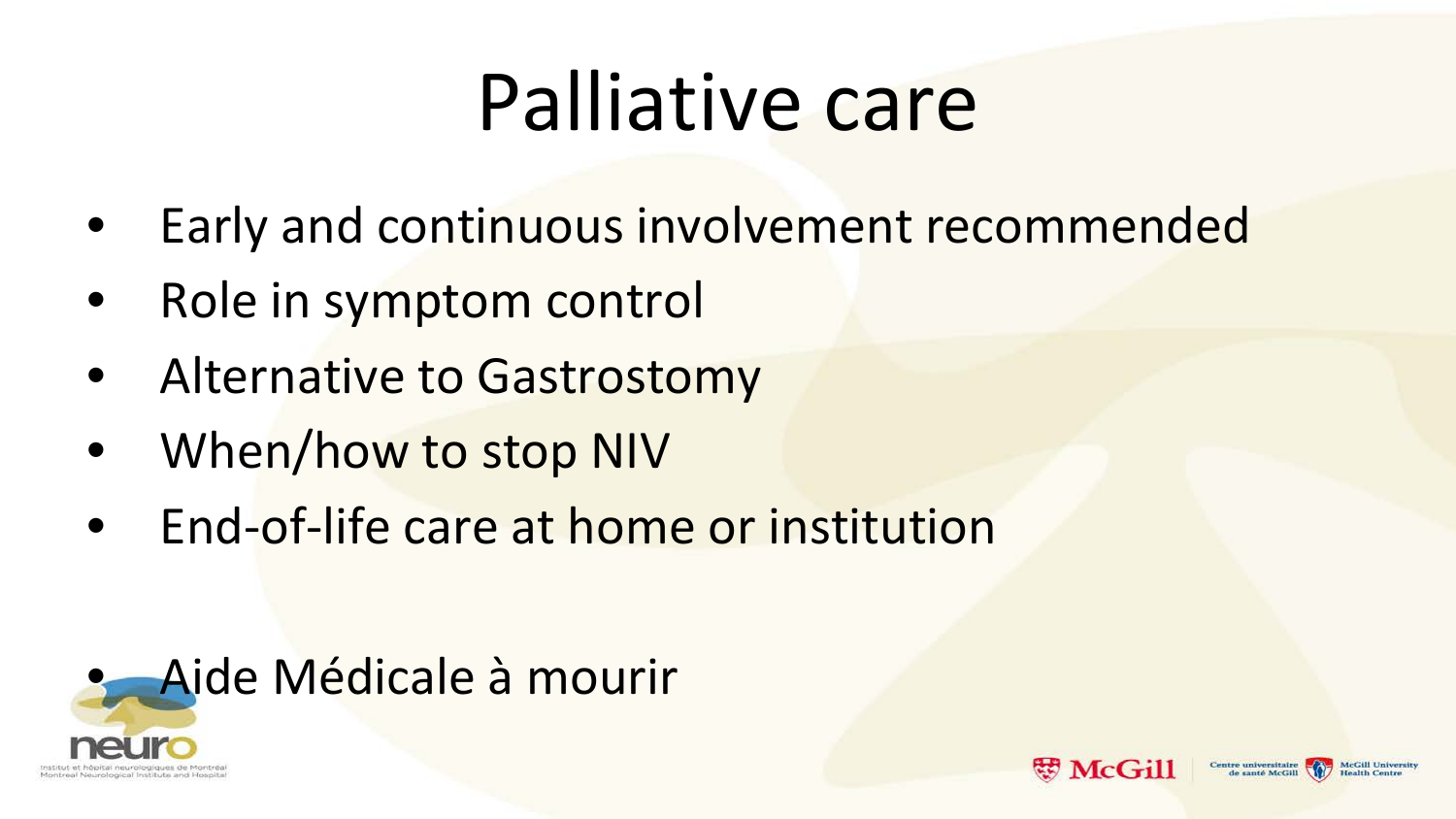# Conclusion

- Symptom management in ALS is what we do at every clinic visit
- Importance of multidisciplinary approach with
	- Other medical specialties
	- Other health professionals
- Keeping patient concerns and needs at the center of patient care